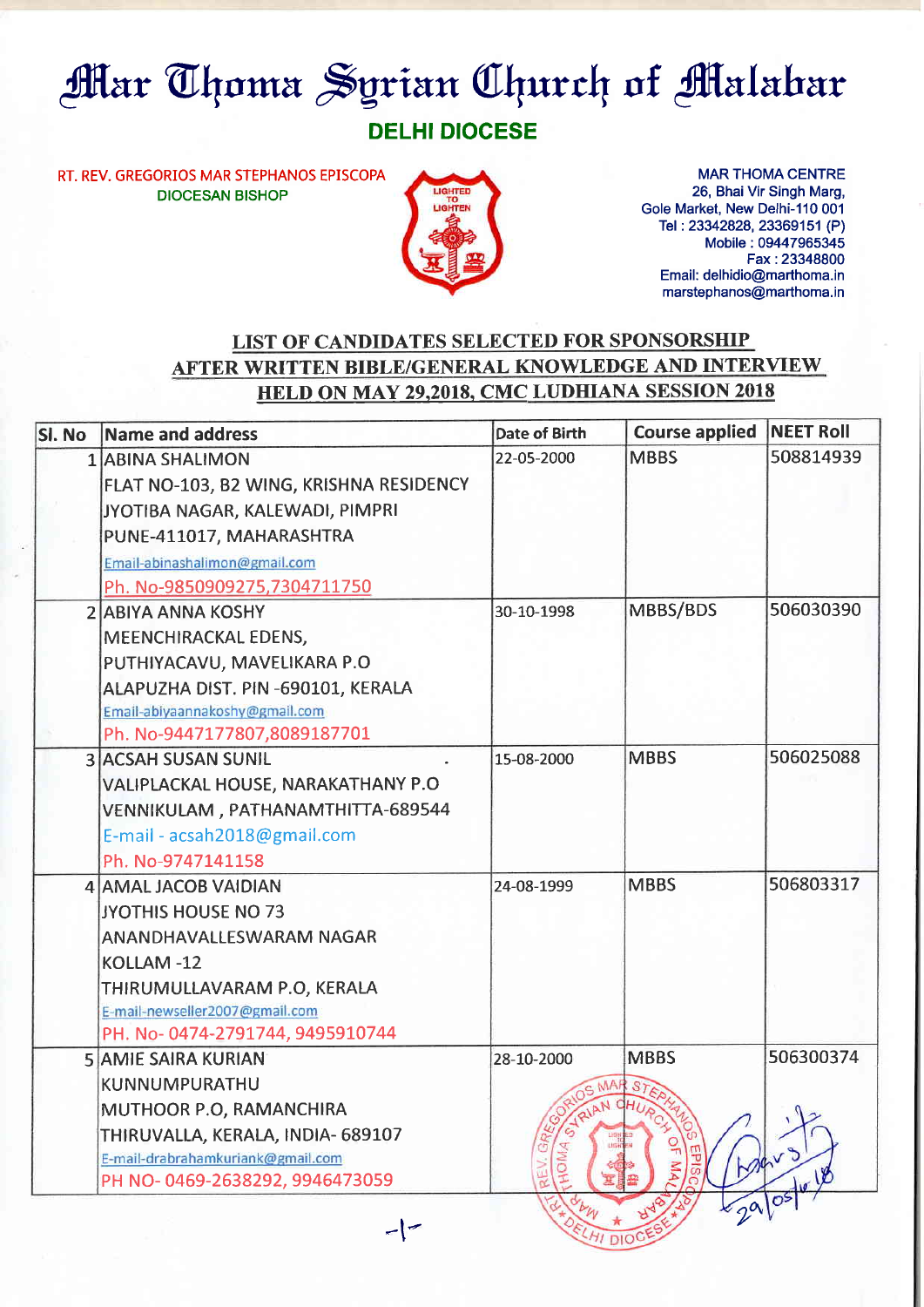| <b>6 ANCY JOHNSON</b>                | 28-09-2000 | <b>BDS</b>                          | 506503764  |
|--------------------------------------|------------|-------------------------------------|------------|
| 19/169, STAR DECORATION              |            |                                     |            |
| CHEVIDIPETTAI, GUDALUR               |            |                                     |            |
| E-mail-ancyjohnson14@gmail.com       |            |                                     |            |
| PH NO:-8903671593, 9442368223        |            |                                     |            |
| <b>7 ANJALI LIJIN THOMAS</b>         | 05-05-2018 | <b>MBBS</b>                         | 506031633  |
| Malayil Kuzhiparampil House          |            |                                     |            |
| Keezhukara, Kozhencherry             |            |                                     |            |
| Pathanamthitta(Dist), Kerala,        |            |                                     |            |
| Pin:689 641                          |            |                                     |            |
| Email:malayilreji@yahoo.com          |            |                                     |            |
| PH NO:8289813405/0468 2211364        |            |                                     |            |
| 8 BETTY E. S                         | 27-09-1999 | MBBS/BDS                            | 506204354  |
| KINARUVILA VEEDU, ENATHU P.O         |            |                                     |            |
| ENATHU, PATHANAMTHITTA - 691526      |            |                                     |            |
| E-mail-:bettyes27999@gmail.com       |            |                                     |            |
| PH NO: 9846763494,9061651003         |            |                                     |            |
| <b>9 BEVAN THOMAS</b>                | 19-08-2018 | <b>MBBS</b>                         | 506415313  |
| Logos                                |            |                                     |            |
| Mangottuvayal Road                   |            |                                     |            |
| Kottooli P.O                         |            |                                     |            |
| Kozhikode, Pin-673 016               |            |                                     |            |
| Email:bevanthomas99@gmail.com        |            |                                     |            |
| PH NO:9847232475,9747532475          |            |                                     |            |
| 0495 2743514                         |            |                                     |            |
| 10 CHRISTY C. SABOO                  | 02-04-1998 | <b>MBBS</b>                         | 506023550  |
| <b>Glory Bhavanam</b>                |            |                                     |            |
| Nettoor P.O                          |            |                                     |            |
| Maradu                               |            |                                     |            |
| Ernakulam, Pin-682 040               |            |                                     |            |
| Kerala.                              |            |                                     |            |
| Email: christycsaboo@gmail.com       |            |                                     |            |
| Mobile: 9446867422/0484 2701000      |            |                                     |            |
| 11 ELISA MARIAM JOHN                 | 23-04-1999 | <b>MBBS</b>                         | 506023329  |
| KADAVIL HOUSE, PARUMALA P.O, NAKKADA |            |                                     |            |
| <b>TIRUVALLA PIN-689626 KERALA</b>   |            |                                     |            |
| E-mail-shibuj@hotmail.com            |            |                                     |            |
| PH NO:-0479-2312634,9446852634       |            | Ó                                   |            |
| $-22$                                | C<br>HOMA  | 읶<br>LIGHTEN<br>EPIS<br>MALA<br>cop | 29/09/1018 |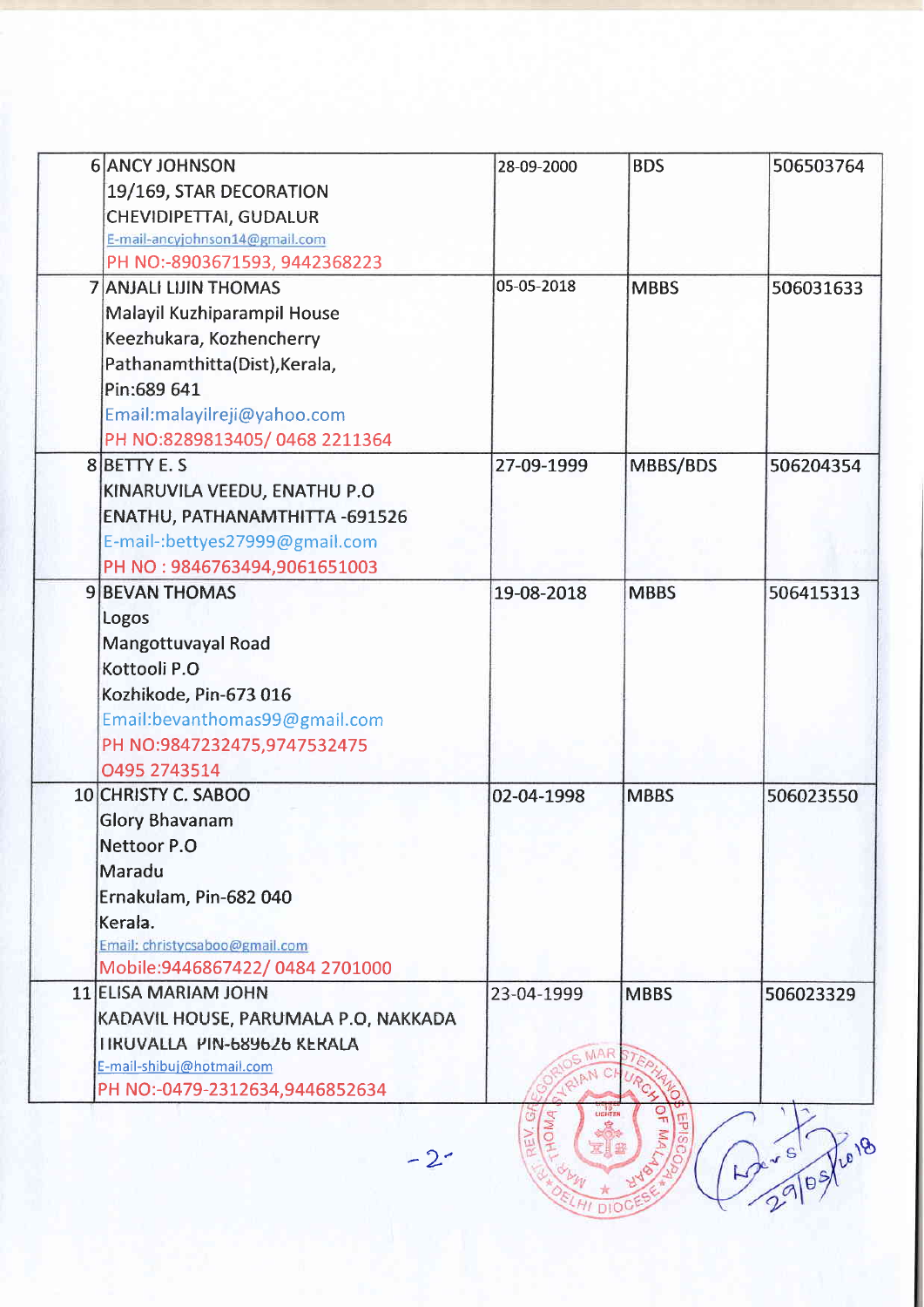|    | 12 FEBIN JOSEPH                          | 27-07-1999 | <b>MBBS</b> | 506204380 |
|----|------------------------------------------|------------|-------------|-----------|
|    | Mukaluvila House                         |            |             |           |
|    | Thuvayoor South, P.OKadampanad,          |            |             |           |
|    | Pathanamthitta (Dist) Kerala-691 552     |            |             |           |
|    | Email:josephgeorge1959@gmail.com         |            |             |           |
|    | Mobile: 9446221265/04734 283561          |            |             |           |
|    | 13 GINIYA GEORGE                         | 31-10-1998 | <b>MBBS</b> | 506031692 |
|    | VANJIPATHRA KALLELIL(H)                  |            |             |           |
|    | U.C. COLLEGE P.O ALUVA,                  |            |             |           |
|    | <b>ERNAKULAM DIST KERALA PIN:683102</b>  |            |             |           |
|    | E-mail-takdu.g@gmail.com                 |            |             |           |
|    | PH No: 9495681914/0484 2606914           |            |             |           |
|    | 14 HRIDYA JACOB                          | 02-06-2000 | <b>MBBS</b> | 506204725 |
|    | KOCHUPUTHEN VEEDU, POOYAPALLY PO, KOLLAM |            |             |           |
|    | <b>KERALA-691537</b>                     |            |             |           |
|    | E-mail-jacobjns@gmail.com                |            |             |           |
|    | PH NO:9847077656                         |            |             |           |
|    | <b>15 IRENE ELSA GEORGE</b>              | 04-02-2000 | <b>MBBS</b> | 506032796 |
|    | NEDUVELIL, VIDYA NAGAR, KARUVATTA,       |            |             |           |
|    | ADOOR P.O-691523, KERALA                 |            |             |           |
|    | E-mail-irenealsa13@gmail.com             |            |             |           |
|    | PH No:-9447505180                        |            |             |           |
|    | <b>16 IRIN MARIAM JOHNS</b>              | 27-03-2000 | MBBS/BDS    | 505904820 |
|    | <b>Puthupurackal Bunglow</b>             |            |             |           |
|    | Cheukole P.O, Mavelikara                 |            |             |           |
|    | Alappuzha, Kerala-690 104                |            |             |           |
|    | Email:irinmjojn@gmail.com                |            |             |           |
|    | Mobile9446525306                         |            |             |           |
| 17 | <b>JACOB DANIEL</b>                      | 21-11-1998 | <b>MBBS</b> | 506812524 |
|    | Kalluvilayathil                          |            |             |           |
|    | Mannady (P.O),                           |            |             |           |
|    | Pathanamthitta, Kerala-691 530           |            |             |           |
|    | Email: deepa.mary.mathew@gmail.com       |            |             |           |
|    | Mobile: 9446387195 / 04734 281195        |            |             |           |
|    | <b>18 JOSHUA SAM KOSHY</b>               | 02-08-1999 | MBBS/BDS    | 506013190 |
|    | Thottathil Gileyad(H)                    |            |             |           |
|    | Vayalathala P.O-Ranny                    |            |             |           |
|    | Pathanamthitta, Kerala                   |            |             |           |
|    | Email:Joshuasam.1999@yahoo.com           |            |             |           |
|    | Mobile: 7034320370/04735 245366          |            | 읚           |           |
|    |                                          |            | 医旧音         |           |
|    | -3-                                      |            |             |           |
|    |                                          |            |             |           |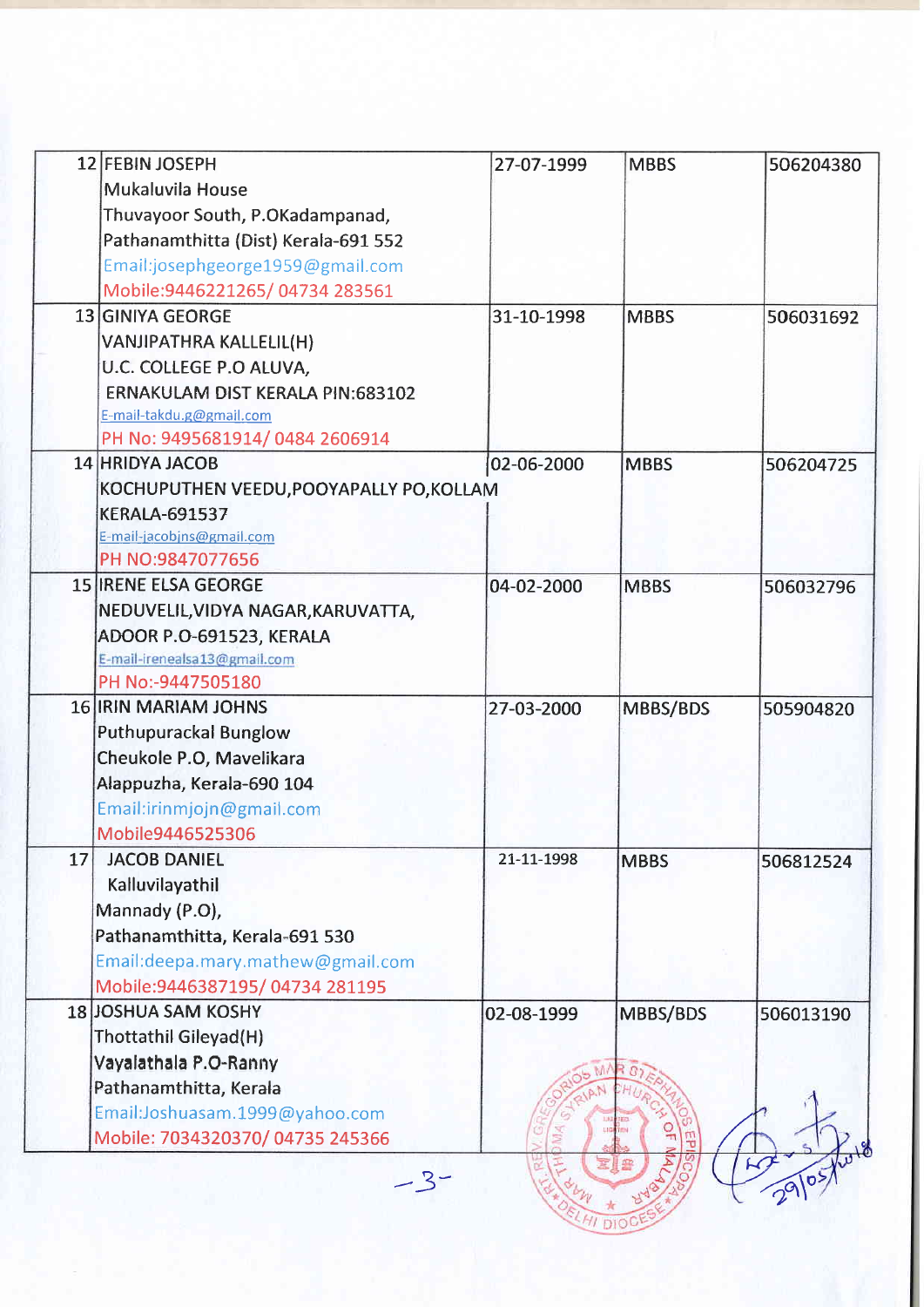| PH NO: 0484-4023249, 9349083249                                                                                                     |            |             |           |
|-------------------------------------------------------------------------------------------------------------------------------------|------------|-------------|-----------|
| 12 G RDS, OASIS,<br><b>NETAJI NAGAR</b><br>KADAVANTHRA, KOCHI, KERALA-682020<br>E-mail-meghnamaryann@gmail.com                      |            | C           | $10^{18}$ |
| 25 MEGHNA MARYANN EAPEN                                                                                                             | 09-09-1999 | <b>MBBS</b> | 506015242 |
| Thirumala P.O Thiruvananthapuram<br>Email: levingeorgesam@gmail.com<br>Mobile:8281799044/8301099044                                 |            |             |           |
| T.C7/1581, TKRA-76,<br>S.D.A School Road,                                                                                           |            |             |           |
| <b>24 LEVIN GEORGE SAM</b>                                                                                                          | 05-04-1999 | MBBS/BDS    | 506809694 |
| Adichanalloor P.O Kaithakuzhi, Kollam<br>Kerala, Pin 691 573<br>Email:beezach.bz@gmail.com<br>Mobile: 9446707139                    |            |             |           |
| 23 KEZIAH BIJU MATHEW<br><b>Vilayil Puthen Veed</b>                                                                                 | 08-02-2000 | MBBS/BDS    | 506813188 |
| KOYICKAL, TD NAGAR 121A, CUTCHERRY WARD<br>KOLLAM, KERALA-691013<br>E-mail-sojukoyickal@gmail.com<br>PH NO: 0474-2794920,9447222920 |            |             |           |
| <b>22 KEVIN SOJU</b>                                                                                                                | 07-06-2000 | <b>MBBS</b> | 506026142 |
| TRIVANDRUM-04<br>E-mail-bobyjohn69@yahoo.com<br>PH NO: 0471-2540472, 9847925404                                                     |            |             |           |
| PATTOM P.O                                                                                                                          |            |             |           |
| 21 KEVIN JOHN OOMMEN<br>TC 12/431, MOBILON PLAMMOODU                                                                                | 08-11-1999 | <b>MBBS</b> | 506819887 |
| Email:beezach.bz@gmail.com<br>Mobile: 9446707139                                                                                    |            |             |           |
| Kerala-Pin: 691 573                                                                                                                 |            |             |           |
| Adichanalloor P.O<br>Kaithakuzhi, Kollam                                                                                            |            |             |           |
| <b>Vilayil Puthen Veed</b>                                                                                                          |            |             |           |
| PH NO:04735-270325,9447358642<br><b>20 KEREN BIJU MATHEW</b>                                                                        | 08-02-2000 | MBBS/BDS    | 506813620 |
| E-mail: kareenarachel 30@gmail.com                                                                                                  |            |             |           |
| Ranny-Perunadu PIN-689711<br>Kerala                                                                                                 |            |             |           |
| Puthenpurackal (H), kakkudumon P.O                                                                                                  |            |             |           |
| 19 KAREENA RACHEL PUNNEN                                                                                                            | 30-07-1999 | MBBS/BDS    | 506820350 |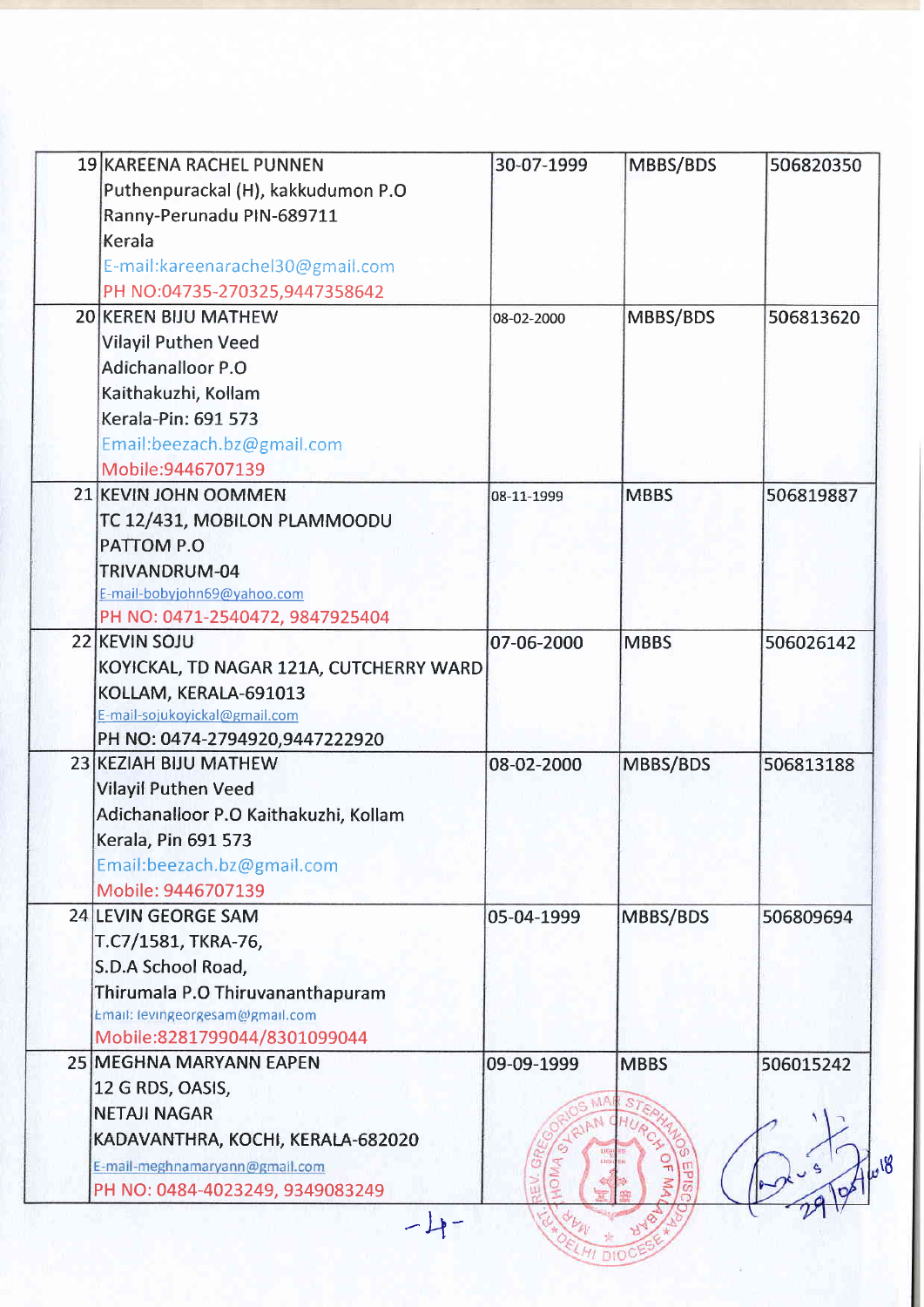| <b>26 MERYL ANN GEORGE</b>          | 09-07-1999 | <b>MBBS</b> | 506821275 |
|-------------------------------------|------------|-------------|-----------|
| Champakara House                    |            |             |           |
| Karavaloor P.O, Punalur,            |            |             |           |
| Kerala-691 1333                     |            |             |           |
| Email: biju.george@hct.ac.ae        |            |             |           |
| Mobile:9605852554/0475 2250339      |            |             |           |
| 27 RIGITA ANN MATHEW                | 17-08-2000 | <b>MBBS</b> | 506016981 |
| <b>Angoor House</b>                 |            |             |           |
| Vellathooval P.O                    |            |             |           |
| Vellathooval                        |            |             |           |
| Idukki (Dist), Kerala-685 563       |            |             |           |
| Email: rigitaannmathew@gmail.com    |            |             |           |
| Mobile:9656141353/04864 276853      |            |             |           |
| 28 NINAN VERGIS PUNCHAMANNIL        | 30-07-1999 | <b>MBBS</b> | 506023994 |
| Punchamannil Bethania,              |            |             |           |
| Near Head Post Office,              |            |             |           |
| Tiruvalla.                          |            |             |           |
| Email:advmammen@gmail.com           |            |             |           |
| Mobile: 9447054487/0469 2607777     |            |             |           |
| <b>29 RICHIE PHILIP THOMAS</b>      | 03-08-2000 | <b>MBBS</b> | 506810483 |
| Melepeedikayil                      |            |             |           |
| Opp.Dist.Industries Centre,         |            |             |           |
| Kozhencherry-689 641                |            |             |           |
| Pathanamthitta Dist. Kerala         |            |             |           |
| Email: binithomasmp@gmail.com       |            |             |           |
| PH No;0468-2314064,8113982992       |            |             |           |
| 30 REUEL ABRAHAM KURUDAMANNIL       | 21-05-2000 | <b>MBBS</b> | 506813270 |
| Kurudamannil,                       |            |             |           |
| Mundaplackal                        |            |             |           |
| Kottathour P.O, Ayroor, Pin:689 614 |            |             |           |
| Pathanamthitta Dist:, Kerala        |            |             |           |
| Email:simonmanoj@hotmail.com        |            |             |           |
| Mobile:8606331266/04735 230231      |            |             |           |
| <b>31 SHARON ELZA THOMAS</b>        | 25-01-2000 | <b>MBBS</b> | 506013566 |
| Kulathungal Bethel,                 |            |             |           |
| Punnackadu P.O, Kozhencvherry,      |            |             |           |
| Pathanamthitta, Kerala-689 652      |            |             |           |
| Email: sharonkulathungel@gmail.com  |            |             |           |
| Mobile: 9495310169/0468 2310169     |            |             |           |
|                                     |            |             | $18^{18}$ |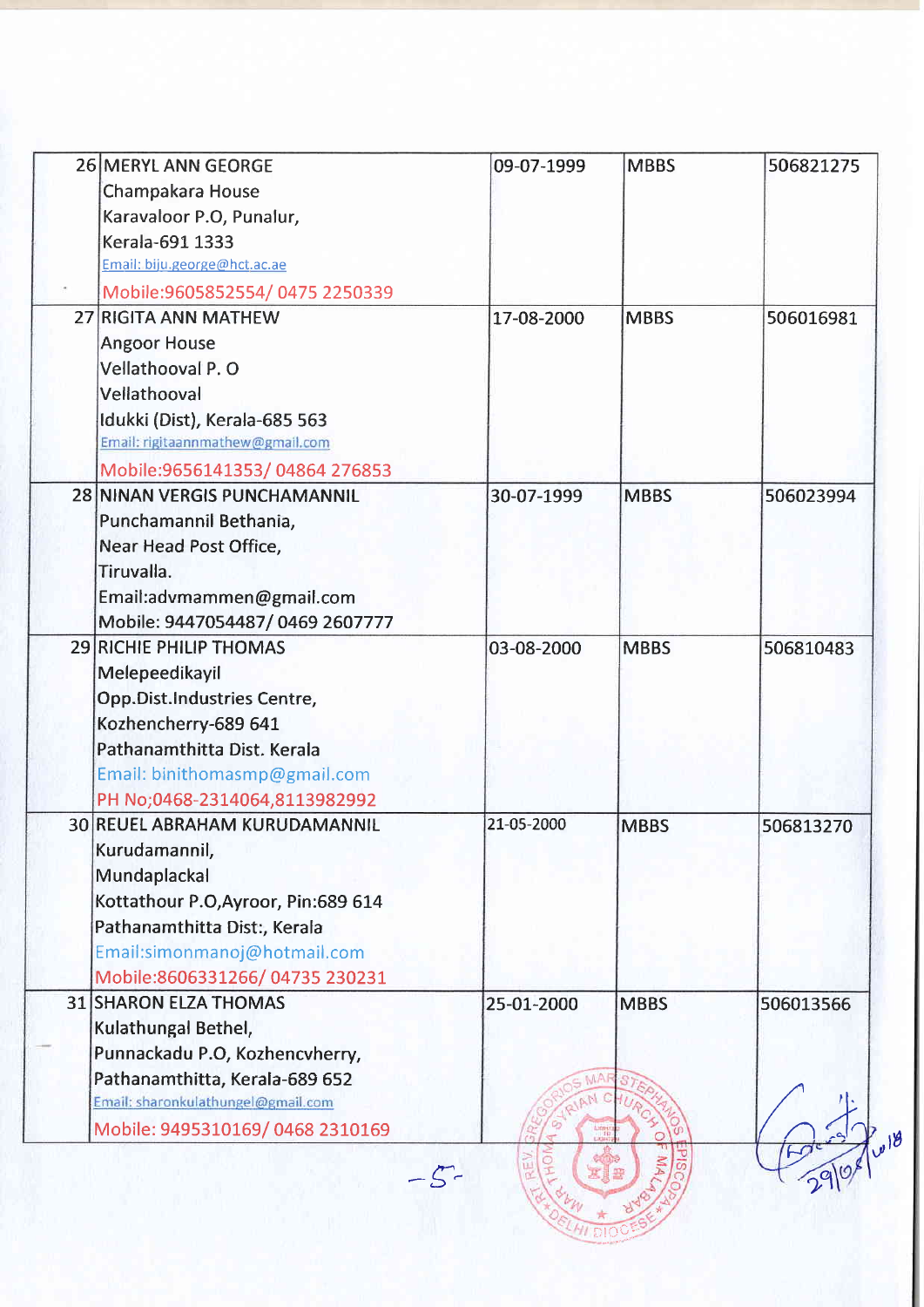| Naarakathummuriyil (H)<br>Padimon P.O, Mallappally,<br>Pathanamthitta, Kerala-689587<br>Email:shilpaelza sam@gmail.com<br>Mobile: 9744247273/0469 2687272<br><b>33 SHARON MARINA SAJAN</b><br>21/47 MHADA VANRAI, OPP HUB MALL,<br><b>WESTERN EXPRESS HIGHWAY,</b><br>GOREGAON(EAST) MUMBAI 400065<br><b>MAHARASHTRA</b><br>E-mail-thosajan@gmail.com<br>PH NO:-9819862209<br><b>34 SNEHA JIJO</b><br>Vadakekara (House)<br>Naduvath (P.O) Wandoor,<br>Malappuram, Kerala | 24-10-1999<br>18-07-2000                                                                                                                                                                                                                                                                                                                                                                                                                              | <b>MBBS</b><br><b>MBBS</b> | 508301358<br>506703859 |
|---------------------------------------------------------------------------------------------------------------------------------------------------------------------------------------------------------------------------------------------------------------------------------------------------------------------------------------------------------------------------------------------------------------------------------------------------------------------------|-------------------------------------------------------------------------------------------------------------------------------------------------------------------------------------------------------------------------------------------------------------------------------------------------------------------------------------------------------------------------------------------------------------------------------------------------------|----------------------------|------------------------|
|                                                                                                                                                                                                                                                                                                                                                                                                                                                                           |                                                                                                                                                                                                                                                                                                                                                                                                                                                       |                            |                        |
|                                                                                                                                                                                                                                                                                                                                                                                                                                                                           |                                                                                                                                                                                                                                                                                                                                                                                                                                                       |                            |                        |
|                                                                                                                                                                                                                                                                                                                                                                                                                                                                           |                                                                                                                                                                                                                                                                                                                                                                                                                                                       |                            |                        |
|                                                                                                                                                                                                                                                                                                                                                                                                                                                                           |                                                                                                                                                                                                                                                                                                                                                                                                                                                       |                            |                        |
|                                                                                                                                                                                                                                                                                                                                                                                                                                                                           |                                                                                                                                                                                                                                                                                                                                                                                                                                                       |                            |                        |
|                                                                                                                                                                                                                                                                                                                                                                                                                                                                           |                                                                                                                                                                                                                                                                                                                                                                                                                                                       |                            |                        |
|                                                                                                                                                                                                                                                                                                                                                                                                                                                                           |                                                                                                                                                                                                                                                                                                                                                                                                                                                       |                            |                        |
|                                                                                                                                                                                                                                                                                                                                                                                                                                                                           |                                                                                                                                                                                                                                                                                                                                                                                                                                                       |                            |                        |
|                                                                                                                                                                                                                                                                                                                                                                                                                                                                           |                                                                                                                                                                                                                                                                                                                                                                                                                                                       |                            |                        |
|                                                                                                                                                                                                                                                                                                                                                                                                                                                                           |                                                                                                                                                                                                                                                                                                                                                                                                                                                       |                            |                        |
|                                                                                                                                                                                                                                                                                                                                                                                                                                                                           |                                                                                                                                                                                                                                                                                                                                                                                                                                                       |                            |                        |
|                                                                                                                                                                                                                                                                                                                                                                                                                                                                           |                                                                                                                                                                                                                                                                                                                                                                                                                                                       |                            |                        |
|                                                                                                                                                                                                                                                                                                                                                                                                                                                                           |                                                                                                                                                                                                                                                                                                                                                                                                                                                       |                            |                        |
|                                                                                                                                                                                                                                                                                                                                                                                                                                                                           |                                                                                                                                                                                                                                                                                                                                                                                                                                                       |                            |                        |
|                                                                                                                                                                                                                                                                                                                                                                                                                                                                           |                                                                                                                                                                                                                                                                                                                                                                                                                                                       |                            |                        |
|                                                                                                                                                                                                                                                                                                                                                                                                                                                                           |                                                                                                                                                                                                                                                                                                                                                                                                                                                       |                            |                        |
| E-mail:jijobabyvadakekara@gmail.com                                                                                                                                                                                                                                                                                                                                                                                                                                       |                                                                                                                                                                                                                                                                                                                                                                                                                                                       |                            |                        |
| Mobile:9447882125/04931 247790                                                                                                                                                                                                                                                                                                                                                                                                                                            |                                                                                                                                                                                                                                                                                                                                                                                                                                                       |                            |                        |
| <b>35 SREYAH SUSAN KURIAN</b>                                                                                                                                                                                                                                                                                                                                                                                                                                             | 17-06-1999                                                                                                                                                                                                                                                                                                                                                                                                                                            | <b>MBBS</b>                | 506301795              |
| <b>Azhipurayil House</b>                                                                                                                                                                                                                                                                                                                                                                                                                                                  |                                                                                                                                                                                                                                                                                                                                                                                                                                                       |                            |                        |
| Chelliozhukkom Road                                                                                                                                                                                                                                                                                                                                                                                                                                                       |                                                                                                                                                                                                                                                                                                                                                                                                                                                       |                            |                        |
| Kottayam-1                                                                                                                                                                                                                                                                                                                                                                                                                                                                |                                                                                                                                                                                                                                                                                                                                                                                                                                                       |                            |                        |
| Pin:686 001                                                                                                                                                                                                                                                                                                                                                                                                                                                               |                                                                                                                                                                                                                                                                                                                                                                                                                                                       |                            |                        |
|                                                                                                                                                                                                                                                                                                                                                                                                                                                                           |                                                                                                                                                                                                                                                                                                                                                                                                                                                       |                            |                        |
|                                                                                                                                                                                                                                                                                                                                                                                                                                                                           |                                                                                                                                                                                                                                                                                                                                                                                                                                                       |                            |                        |
|                                                                                                                                                                                                                                                                                                                                                                                                                                                                           | 30-07-2000                                                                                                                                                                                                                                                                                                                                                                                                                                            | <b>MBBS</b>                | 506000299              |
|                                                                                                                                                                                                                                                                                                                                                                                                                                                                           |                                                                                                                                                                                                                                                                                                                                                                                                                                                       |                            |                        |
|                                                                                                                                                                                                                                                                                                                                                                                                                                                                           |                                                                                                                                                                                                                                                                                                                                                                                                                                                       |                            |                        |
|                                                                                                                                                                                                                                                                                                                                                                                                                                                                           |                                                                                                                                                                                                                                                                                                                                                                                                                                                       |                            |                        |
|                                                                                                                                                                                                                                                                                                                                                                                                                                                                           |                                                                                                                                                                                                                                                                                                                                                                                                                                                       |                            |                        |
|                                                                                                                                                                                                                                                                                                                                                                                                                                                                           |                                                                                                                                                                                                                                                                                                                                                                                                                                                       |                            |                        |
|                                                                                                                                                                                                                                                                                                                                                                                                                                                                           | 25-02-1999                                                                                                                                                                                                                                                                                                                                                                                                                                            | MBBS/BDS                   | 508309401              |
|                                                                                                                                                                                                                                                                                                                                                                                                                                                                           |                                                                                                                                                                                                                                                                                                                                                                                                                                                       |                            |                        |
|                                                                                                                                                                                                                                                                                                                                                                                                                                                                           |                                                                                                                                                                                                                                                                                                                                                                                                                                                       |                            |                        |
|                                                                                                                                                                                                                                                                                                                                                                                                                                                                           |                                                                                                                                                                                                                                                                                                                                                                                                                                                       |                            |                        |
|                                                                                                                                                                                                                                                                                                                                                                                                                                                                           |                                                                                                                                                                                                                                                                                                                                                                                                                                                       |                            |                        |
|                                                                                                                                                                                                                                                                                                                                                                                                                                                                           |                                                                                                                                                                                                                                                                                                                                                                                                                                                       |                            |                        |
|                                                                                                                                                                                                                                                                                                                                                                                                                                                                           |                                                                                                                                                                                                                                                                                                                                                                                                                                                       |                            |                        |
|                                                                                                                                                                                                                                                                                                                                                                                                                                                                           |                                                                                                                                                                                                                                                                                                                                                                                                                                                       |                            |                        |
|                                                                                                                                                                                                                                                                                                                                                                                                                                                                           | Email: sreyah.susanssk@gmail.com<br>Mobile: 9447133865/0481 2563865<br><b>36 YOHAAN SAMUEL SYAM</b><br>Villa3, Skyline Autumnwoods,<br>Jawahar Nagar, Kadavanthara,<br>Kochi, Kerala-682 020<br>Email: sheelasyam@gmail.com<br>Mobile: 9447756454<br>37 ABIYAH A. PALLATH<br>117-Rukkalbai Palace,<br>Opp. ICICI Bank,<br>St. Mary's Road, Mazgaon<br>Mumbai-400010<br>Maharashtra<br>Email: pallathachen@gmail.com<br>Mobile: 9422317696/ 9082112766 |                            | $\frac{1}{2}$<br>LIGHT |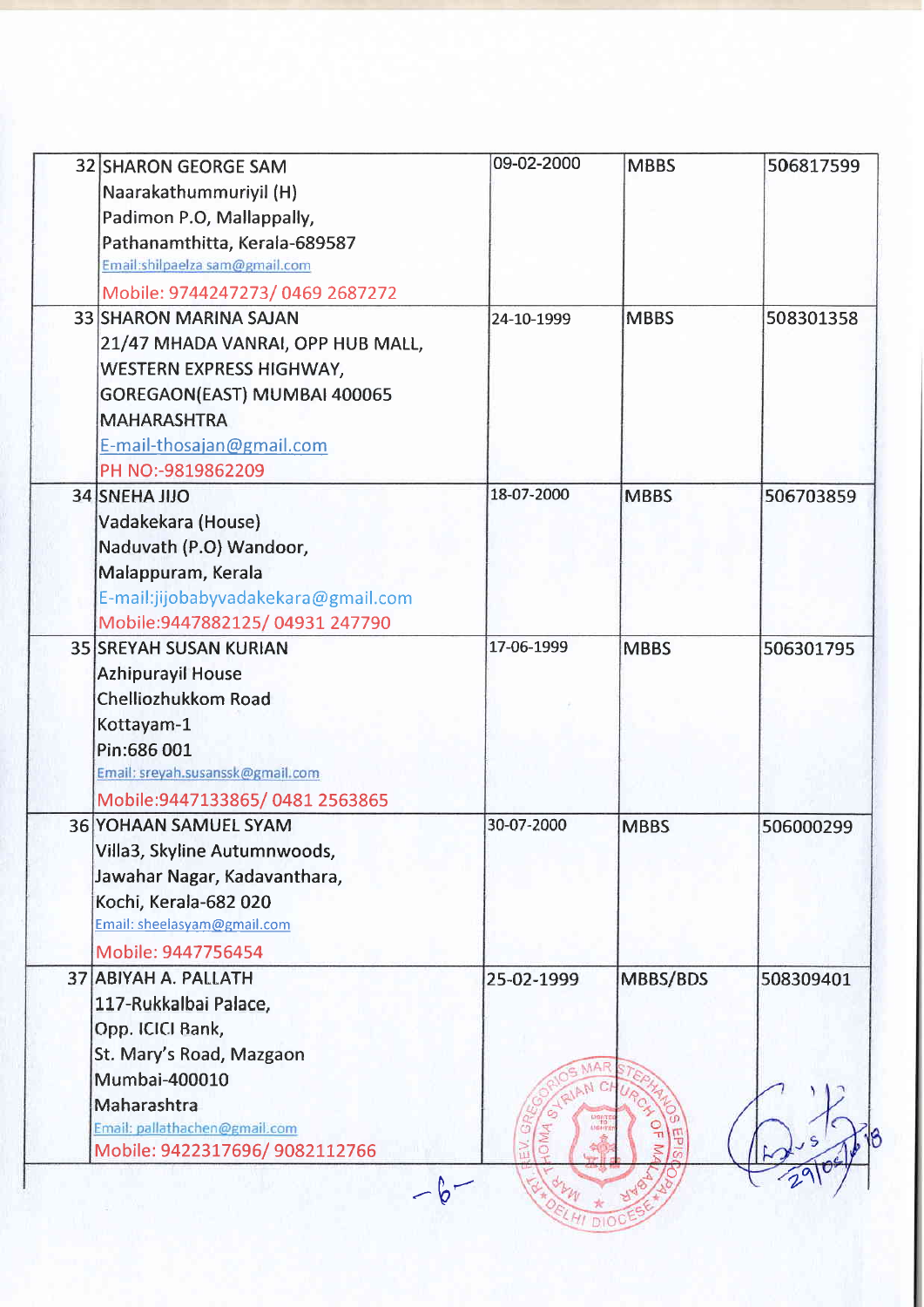| 38 | <b>ANANYA SHAJI</b>                           | 01-02-2001 | <b>MBBS</b> | 502305881 |
|----|-----------------------------------------------|------------|-------------|-----------|
|    | Flat No.C-1, Block-K                          |            |             |           |
|    | Siddhi Vinayak Appt.                          |            |             |           |
|    | Sant Nagar, Burari                            |            |             |           |
|    | Delhi-110084                                  |            |             |           |
|    | E-mail- ananyashaji10201@gmail.com            |            |             |           |
|    | Mobile-9818926989                             |            |             |           |
|    | 39 AYANA K. ALEX                              | 30-10-1999 | <b>MBBS</b> | 510702322 |
|    | 135, Bhim Road                                |            |             |           |
|    | Jalandhar Cantt,                              |            |             |           |
|    | Jalandhar, Punjab-144 005                     |            |             |           |
|    | Email:ayanakalex@gmail.com                    |            |             |           |
|    | Mobile: 9464177362/0181 2660362               |            |             |           |
|    | 40 FEMI SUSAN JOSEPH                          | 12-10-1999 | MBBS/BDS    | 511102214 |
|    | Qtr. No.6-22/45,                              |            |             |           |
|    | Umaid Hospital Campus,                        |            |             |           |
|    | Near P.G Hostel, Jodhpur(Rajastan)            |            |             |           |
|    | Email: femi.sj12@gmail.com                    |            |             |           |
|    | Mobile: 9460774105                            |            |             |           |
|    | 41 JINSON G. SUNNY                            | 13-04-2000 | MBBS/BDS    | 510703492 |
|    | H.No.-5 Banerjee House                        |            |             |           |
|    | Habib Road, Opposite Christian Dental College |            |             |           |
|    | Ludhiana.                                     |            |             |           |
|    | Email: jinsonsunny395@gmail.com               |            |             |           |
|    | Mobile: 8054941964/0161 5002473               |            |             |           |
|    | <b>42 PATRICK TOM CHACKO</b>                  | 11-10-1999 | <b>MBBS</b> | 502307135 |
|    | Block-I, Pocket-5, Ground Floor               |            |             |           |
|    | House No-22, Sector-16                        |            |             |           |
|    | Rohini New Delhi-110089                       |            |             |           |
|    | E-mail-patricktomchacko@gmail.com             |            |             |           |
|    | Mobile-9711363823/011-27872485                |            |             |           |
|    | 43 REBECCA MONCY                              | 05-07-2000 | <b>MBBS</b> | 508819375 |
|    | S.No.52/1/23, Near Kailashdham,               |            |             |           |
|    | Bhairav Road,                                 |            |             |           |
|    | Bhalrav Nagar, Bhanor! Road.Pune              |            |             |           |
|    | Email:reebamonsy@gmail.com                    |            |             |           |
|    | Mobile: 9657867716/020 27170705               |            |             |           |
|    | <b>44 REUBEN BENSY THOMAS</b>                 | 21-11-1998 | <b>MBBS</b> | 502612961 |
|    | 231, Platinum Height Apartments,              |            |             |           |
|    | Sector-18 B, Dwarka, New Delhi-110 078        | C)         |             |           |
|    | Email: reubenbensythomas@gmail.com            | ADMA       |             | 18        |
|    | Mobile: 9868360909/011 43061161               |            |             |           |
|    |                                               |            |             |           |
|    | $-$                                           |            |             |           |